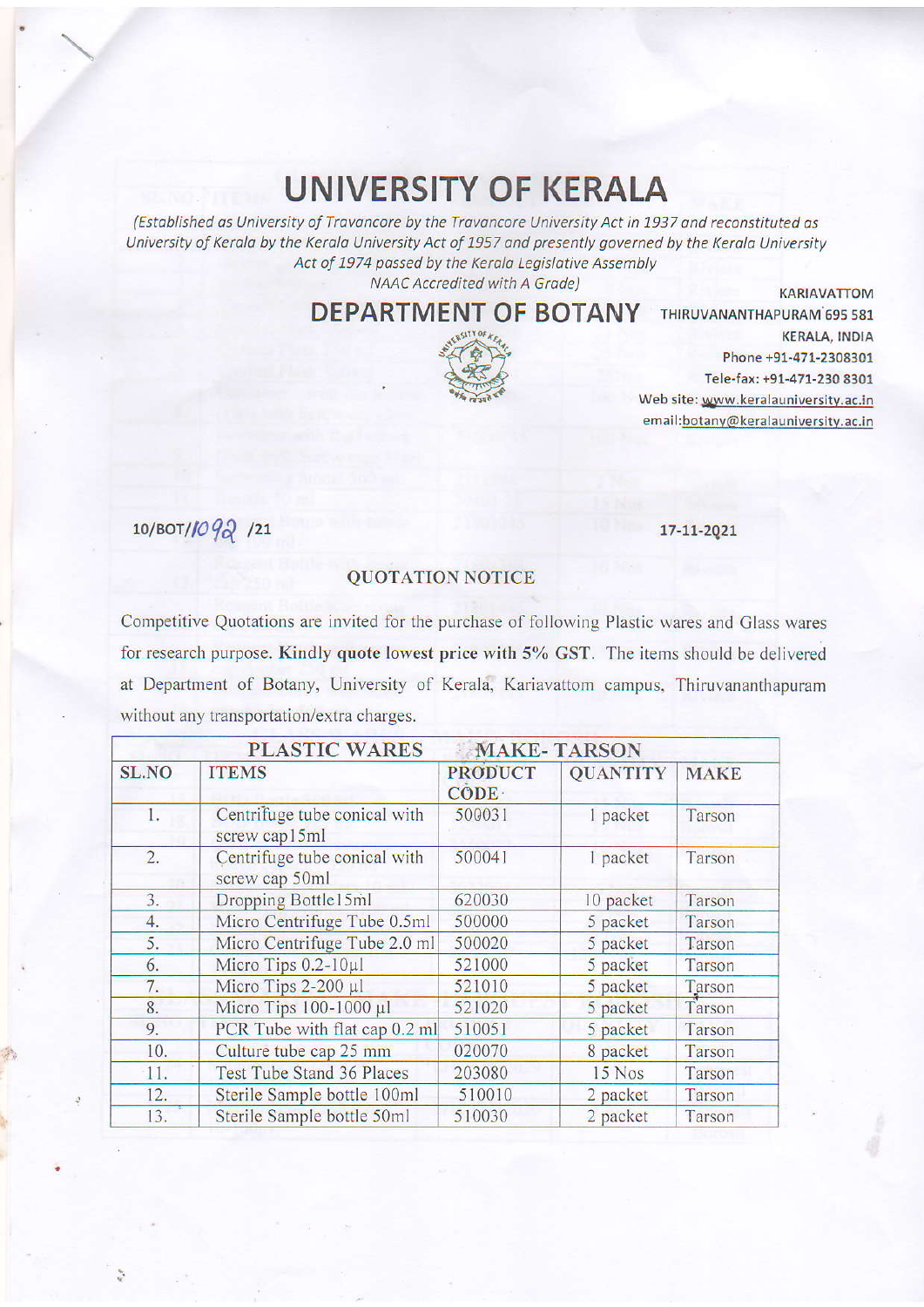|                  | <b>GLASS WARES</b>                                        | <b>MAKE-RIVIERA</b>           |                 |                            |
|------------------|-----------------------------------------------------------|-------------------------------|-----------------|----------------------------|
| <b>SL.NO</b>     | <b>ITEMS</b>                                              | <b>PRODUCT</b><br><b>CODE</b> | <b>QUANTITY</b> | <b>MAKE</b>                |
| 1.               | Beaker 1000 ml                                            | 7010054                       | 10 Nos          | Riviera                    |
| $\overline{2}$ . | Beaker 250 ml                                             | 7010036                       | 10 Nos          | Riviera                    |
| $\overline{3}$ . | Beaker 500 ml                                             | 7010044                       | 10 Nos          | Riviera                    |
| 4.               | Conical Flask 100 ml                                      | 7140024                       | 25 Nos          | Riviera                    |
| 5.               | Conical Flask1000 ml                                      | 7140054                       | 25 Nos          | Riviera                    |
| 6.               | Conical Flask 250 ml                                      | 7140036                       | 25 Nos          | Riviera                    |
| 7.               | Conical Flask 500 ml                                      | 7140044                       | 25Nos           | Riviera                    |
| 8.               | Container with flat bottom<br>(vials with Screw cap) 5ml  | 7120005                       | 100 Nos         | Riviera                    |
| 9.               | Container with flat bottom<br>(vials with Screw cap) 15ml | 71200155                      | <b>100 Nos</b>  | Riviera                    |
| 10.              | Separating funnel 500 ml                                  | 2111544                       | 2 Nos           | Riviera                    |
| 11.              | Burette 50 ml                                             | 7040175                       | 15 Nos          | Riviera                    |
| 12.              | Reagent Bottle with screw<br>cap 100 ml                   | 21801245                      | 10 Nos          | Riviera                    |
| 13.              | Reagent Bottle with screw<br>cap 250 ml                   | 21801365                      | 10 Nos          | Riviera                    |
| 14.              | Reagent Bottle with screw<br>cap 500 ml                   | 21801445                      | 10 Nos          | Riviera                    |
| 15.              | Reagent Bottle with screw<br>cap Amber 250 ml             | 21809365                      | 10 Nos          | Riviera                    |
| 16.              | Reagent Bottle with screw<br>cap Amber 500 ml             | 21809445                      | 10 Nos          | Riviera                    |
|                  | <b>GLASS WARES</b>                                        | <b>MAKE-BOROSIL</b>           |                 |                            |
| <b>SL.NO</b>     | <b>ITEMS</b>                                              | <b>PRODUCT</b><br><b>CODE</b> | <b>QUANTITY</b> | <b>MAKE</b>                |
| 17.              | BOD Bottle 300 ml                                         | 1250022                       | 15 Nos          | <b>Borosil</b>             |
| 18.              | BOD Bottle 125 ml                                         | 1250017                       | 15 Nos          | <b>Borosil</b>             |
| 19.              | Glass circular pneumatic<br>trough capacity 330 ml        | 3140077                       | 16 Nos          | <b>Borosil</b>             |
| 20.              | Measuring cylinders 10 ml                                 | 3022006                       | 5 Nos           | <b>Borosil</b>             |
| 21.              | Measuring cylinders100 ml                                 | 3022016                       | 5 Nos           | <b>Borosil</b>             |
| 22.              | Measuring cylinders 250 ml                                | 3022021                       | 5 Nos           | <b>Borosil</b>             |
| 23.              | Culture tube without rim<br>25 x100                       | 9820U07                       | 1200 Nos.       | <b>Borosil</b>             |
|                  | <b>GLASS WARES</b>                                        | <b>MAKE-LABQUEST BOROSIL</b>  |                 | $\ddot{\textbf{3}}$        |
| <b>SL.NO</b>     | <b>ITEMS</b>                                              | <b>PRODUCT</b><br><b>CODE</b> | <b>QUANTITY</b> | <b>MAKE</b>                |
| 24.              | Micro pipette capacity<br>$100 - 1000 \mu l$              | LHC37112029                   | 1No             | Labquest<br>Borosil        |
| 25.              | Micro pipette capacity<br>$10 - 100 \mu$                  | LHC37112020                   | 1 No            | Labquest<br><b>Borosil</b> |

 $\bar{\alpha}$ 

 $\frac{1}{\lambda_{\rm B}}$ 

 $\sigma^* \sigma$ 

 $\epsilon$ 

 $\frac{1}{\sqrt{2}}$